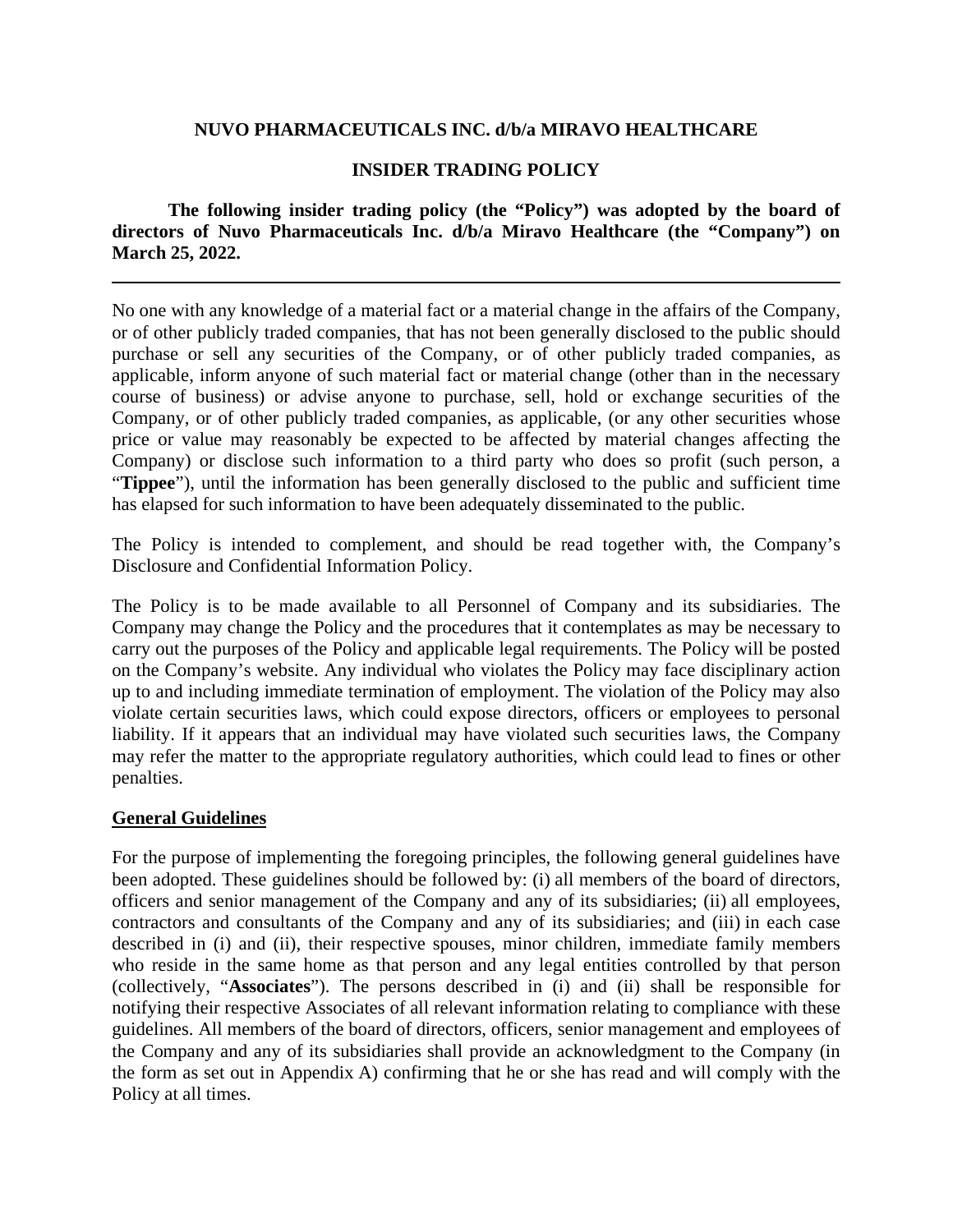- 1. Do not at any time "actively trade" in the securities of the Company (which include securities exchangeable into securities of the Company and related financial instruments). For this purpose, "actively trading" means purchasing or selling with the expectation of making profit on a short term rise or fall of the market price. As a non-limiting example, if you sell common shares or a related derivative security before negative news is publicly announced, and as a result of the announcement the share price declines, you have avoided the loss resulting from the negative news which may result in insider trading liability as well. It is important that the appearance of insider trading in securities be avoided. Accordingly, to limit the possibility of any suspicion of improper trading, any purchase or sale of securities of the Company should only be made for investment, and not speculative, purposes.
- 2. Do not (i) sell "short" any of the Company's securities; (ii) purchase or sell puts, calls or other derivative securities, on an exchange or in any other organized market; (iii) engage in hedging or monetization transactions that allow an individual to continue to own the covered securities, but without the full risks and rewards of ownership; or (iv) purchase financial instruments, such as prepaid variable forward contracts, equity swaps, collars or common shares of exchange funds that are designed to hedge or offset a decrease in the market value of equity securities granted to such person as compensation or held directly or indirectly by such person.
- 3. Transfers (including purchases, sales or loans, gifts, pledges, hedges or other transfers of beneficial ownership) of Company securities may not be made from the end of each of the fiscal quarters until two clear trading days after the general release of the financial results for the quarter and may not be made from the end of each fiscal year until two clear trading days after the general release of the financial results for the year, as set out in Appendix B and any other periods which the Company stipulates as a blackout period by notice to the persons to be bound thereby (each, a "Blackout Period" and collectively, the "Blackout Periods"). In recognition of the fact that the Company's business involves continuously assessing acquisitions and divestitures and that, accordingly, the Company may impose or leave in place a Blackout Period even at times when no undisclosed material change or material fact may exist, purchases and sales of securities of the Company (including the grant or exercise of options or similar forms of security based compensation) may be undertaken during such Blackout Periods if the Chairman, President and Chief Executive Officer or Vice President Finance and Chief Financial Officer of the Company determines that either (i) no undisclosed material change or material fact exists at such time, or (ii) the party proposing to undertake such purchase or sale of securities of the Company does not have knowledge of any undisclosed material fact or change.
- 4. No purchase or sale of securities of the Company should be made with the knowledge of a material change in the affairs of the Company for at least two (2) clear trading days following the widespread public release of such change in a manner compliant with the Disclosure and Confidential Information Policy. Similarly, if in the course of your relationship with the Company, you learn of any confidential information that is material to another publicly traded company, including but not limited to a customer or partner of the Company or an economically linked company such as a competitor of the Company, you may not trade in that other company's securities until the information becomes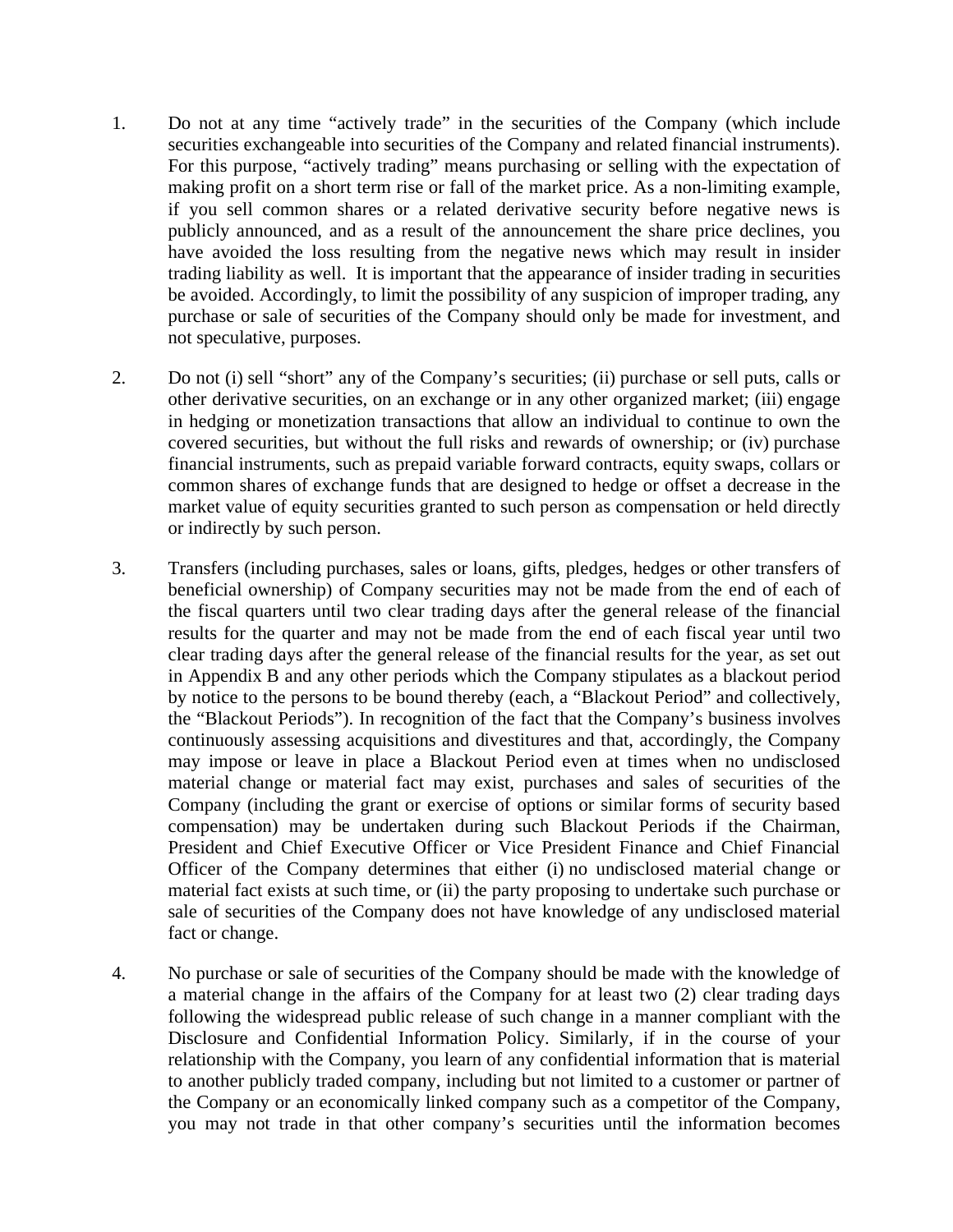public or is no longer material to that other company. It is important to note that "materiality" is different for different companies. Information that is not material to the Company may be material to another company.

5. Until the widespread public release of a material fact or material change in the affairs of the Company, do not pass on, or "tip," the material fact or material change to any other person. The same restriction applies to any material confidential information of another publicly traded company learned during the course of your time at the Company. The use of a non-public material fact or material change by someone for personal gain, and passing on, or "tipping" the inside information to someone who uses it for personal gain, is illegal, regardless of the quantity of shares being traded, and is therefore prohibited. A person can be held liable both for their own transactions and for transactions effected by a Tippee, or even a Tippee of a Tippee.

# **Additional Guidelines for Insiders**

The following additional guidelines should be followed by: (i) all members of the board of directors, officers and senior management of the Company; (ii) all employees, contractors and consultants of the Company who the Company has designated in writing as being "Insiders" because of their position with the Company or any of its affiliates or subsidiaries and their access to material non-public information; and (iii) in each case described in (i) and (ii), their respective Associates. The persons described in (i) and (ii) (collectively, "**Insiders**") shall be responsible for notifying their respective Associates of all relevant information relating to compliance with these guidelines, including the applicable "blackout periods".

- 1. Outside of the Blackout Periods, no transfers (including purchases, sales or loans, gifts, pledges, hedges or other transfers of beneficial ownership) of Company securities can be undertaken by Insiders without sending an email to legalgroup@miravohealth.com (which email will be reviewed by one of the President and Chief Executive Officer, Vice President Finance and Chief Financial Officer or the Vice President, Secretary and General Counsel), providing notice of such proposed trade at least two (2) clear trading days in advance of the trade that is acknowledged as being received. If a trade has not been completed within five (5) business days from notice having been given, a new notice must be given. The foregoing notice procedures do not in any way obligate the Company or any officer thereof to approve any trades.
- 2. The restrictions on purchases and/or sales of securities of the Company in the Policy apply to the discretionary grant, exercise or redemption of options, restricted share units, performance share units or similar forms of equity-based compensation awards (including cash-settled awards).

# **"Material Change" and "Material Fact"**

# *Material Change*

A "material change" in the affairs of the Company means a change in the business, operations or capital of the Company that could reasonably be expected to have a significant effect on the market price or value of any of the securities of the Company. A "material change" includes a